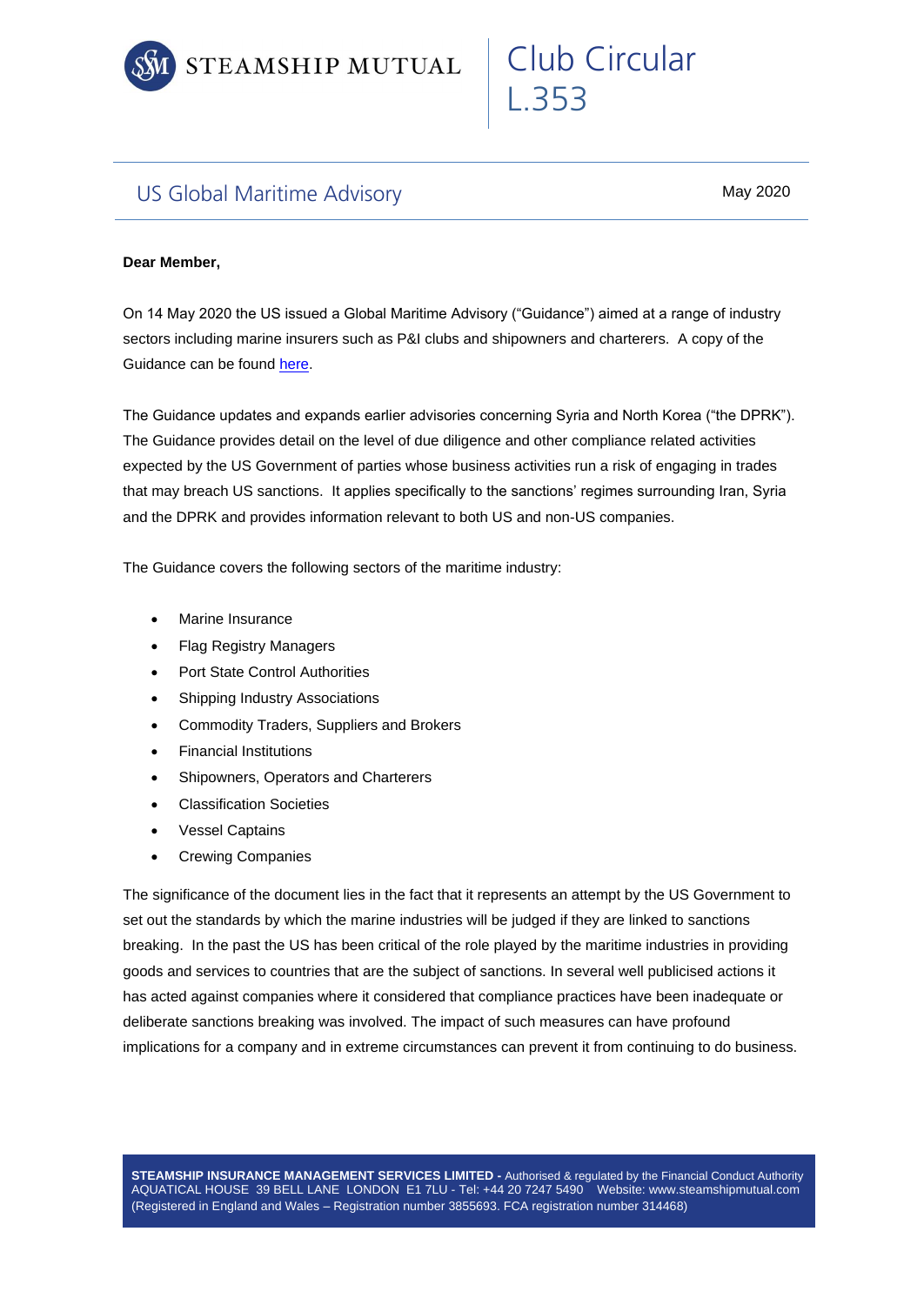To the extent that the Guidance clarifies US expectations of what it considers to be good compliance practice in the maritime industry it should be welcomed. Equally it is important to recognise that the sectors of the maritime industry targeted by the Guidance are often subject to complex domestic and international regulation that may impose conflicting requirements on a party. The resolution of such conflicts in areas such as competition law, data protection laws and international conventions such as The International Convention for Safety of Life at Sea ("SOLAS") are not addressed by the Guidance. The Guidance may also give rise to difficulties associated with the termination of legally binding commitments based on a suspicion of unlawful activity. By way of example, caution should be exercised before a shipowner or club voluntarily discloses information to third party institutions or organisations, private or public, unless directed to do so by a proper authority in the jurisdiction in which business interests are regulated. For a club based in the UK, for example, the club's regulator or sanctions enforcement agency may direct it to disclose information that it holds on an entered vessel according to the rules stipulated by the club's supervisory body, other proper authority or sanctions enforcement agency. A club voluntarily reporting to commercial databases. for example, may lead to a breach of relevant data protection or competition law.

Of particular note is the focus on the use – or misuse – of a vessel's AIS equipment. All those engaged in the maritime industry can now be in no doubt as to the importance of monitoring such transmissions for abnormal or suspicious activity including switching off the equipment in circumstances not permitted by SOLAS. All clubs in the International Group now monitor the AIS transmissions of all entered vessels in High risk Areas and have recently issued a Circular dedicated to AIS and vessel monitoring [L.351.](https://www.steamshipmutual.com/Downloads/Circulars-London/L.351.pdf)

The Guidance sets out the US Government's expectation that shipowners will be well placed to assess and make sense of the AIS history of ships operated or owned by counterparties. It suggests the continuous monitoring of ships, "including ships leased to third parties, and ensure that the AIS is continuously operated consistent with SOLAS and not manipulated. Parties could also consider using LRIT in addition to AIS and receiving LRIT signals every 3 hours". Long Range Identification and Tracking (LRIT) is a closed system available to and for use by Flag States. Data available from LRIT is generally not available to private parties and for this reason alone compliance with the Guidance will be problematic.

The Guidance further suggests that counterparties should assess the AIS history of all new clients and "refuse to conduct business with vessels that have a history of AIS manipulation not consistent with SOLAS." Together, these requirements may place Members in an onerous position. Ships' AIS transmission is often lost in high density areas or where satellites fail to receive positioning data when it is in transit or in port.

**STEAMSHIP INSURANCE MANAGEMENT SERVICES LIMITED -** Authorised & regulated by the Financial Conduct Authority AQUATICAL HOUSE 39 BELL LANE LONDON E1 7LU - Tel: +44 20 7247 5490 Website: www.steamshipmutual.com (Registered in England and Wales – Registration number 3855693. FCA registration number 314468)